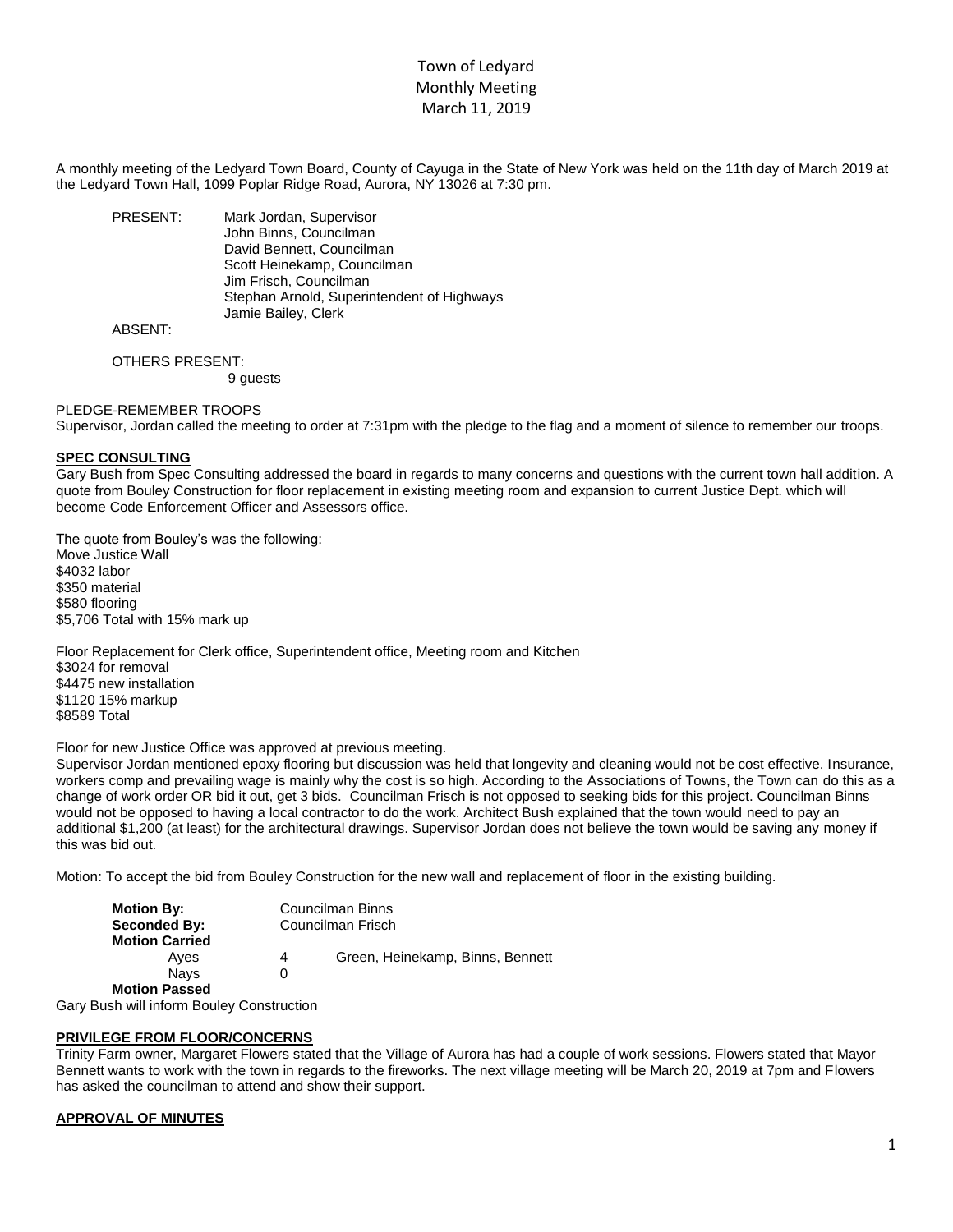# Town of Ledyard Monthly Meeting March 11, 2019

Motion: To approve the February 11, 2019 minutes

| <b>Motion By:</b><br>Seconded By: | Councilman Frisch<br>Councilman Heinekamp |                                   |
|-----------------------------------|-------------------------------------------|-----------------------------------|
| <b>Motion Carried</b>             |                                           |                                   |
| Ayes                              | 4                                         | Bennett, Heinekamp, Binns, Frisch |
| <b>Navs</b>                       |                                           |                                   |

**Motion Passed**

#### **APPROVAL OF REPORTS**

Motion: To approve the Supervisor, Code Enforcement, Assessor and Clerks Report

| <b>Motion By:</b>     |                  | Councilman Frisch                 |  |
|-----------------------|------------------|-----------------------------------|--|
| Seconded By:          | Councilman Binns |                                   |  |
| <b>Motion Carried</b> |                  |                                   |  |
| Aves                  | 4                | Bennett, Heinekamp, Binns, Frisch |  |
| <b>Navs</b>           |                  |                                   |  |
| <b>Motion Passed</b>  |                  |                                   |  |

## **CODE ENFORCEMENT OFFICER**

Motion made to approve the extension of Code Enforcement Hicks employment for mid-March while pending work is completed contingent on submitting hours.

| <b>Motion By:</b>     | Councilman Heinekamp    |                                   |  |
|-----------------------|-------------------------|-----------------------------------|--|
| Seconded By:          | <b>Councilman Binns</b> |                                   |  |
| <b>Motion Carried</b> |                         |                                   |  |
| Ayes                  | 4                       | Bennett, Heinekamp, Binns, Frisch |  |
| <b>Navs</b>           | O                       |                                   |  |
| <b>Motion Passed</b>  |                         |                                   |  |

# **SOUTHERN CAYUGA INSTANT AID**

Agreed to sign contract (attached to minutes file)

#### **CODE ENFORCEMENT**

Reports need to be submitted to the Secretary of State by April 1, 2019.

## **SCIPIO VENICE LEDYARD FIRE DEPT.**

Scipio would still like to get out of the fire district. This would require a petition with the required amount of signatures. At this time the commissioners would like ONE CHIEF for all 3 departments within this district.

#### **HISTORIAN**

All of the shelving currently in archives room can be reused in the new archive room for the Historian and Clerk. Judy Furness would like a couple more bakers carts, file cabinets, and bookshelves. It was decided that Furness will put the desk near the door and the phone and internet drops will be in that area.

#### **HIGHWAY**

International Truck Specs were passed around to councilman.

Standard vs automatic transmission is still a topic of concern regarding maintenance and repair cost. Stainless steel box and spreader has been decided upon. Councilmen have requested a quote of a 400hp truck with stainless steel box with an automatic AND manual transmission.

#### **OLD BUSINESS / NEW BUSINESS**

Jean Wilson from **Cayuga County Water and Sewage Authority** sent a letter in regards to meeting with herself and Doug Shelby. There are a few proposals that range from 40-70 million dollars to provide water to the Village of Aurora.

Councilman Heinekamp would like to re-educate the residents of recycling. Clerk Bailey will reach out the Transfer Site, Bill Nivison to inquire about getting posters to post.

Cayuga County Meal on Wheels sent a letter to support the March initiative A motion was made for the Town to send \$250 to Cayuga County Meal on Wheels.